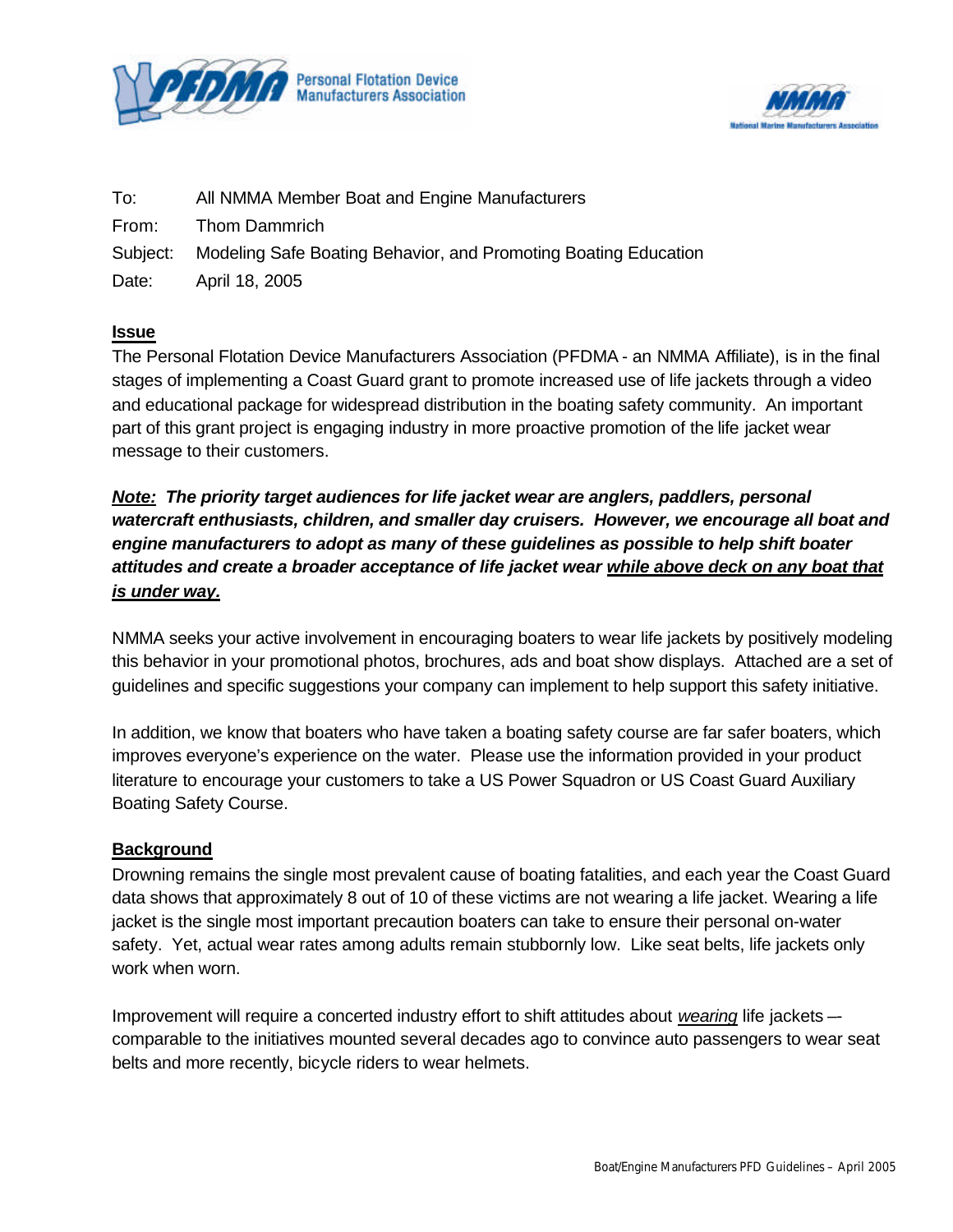With an abundance of consumer advertising and image-oriented messages at their disposal, boat and engine manufacturers are in a strong position to influence *perceptions* about life jacket use. By positively modeling boaters wearing today's selection of attractive, comfortable life jackets in their promotional pictures, brochures, ads and boat show displays, the industry can collectively have a significant impact on overcoming the resistance and negative attitudes associated with wearing life jackets.

### **Why it Makes Sense to Get on Board:**

- The issue of mandatory life jacket wear for adult boaters in boats of 21' and less has been a recent topic of discussion in boating safety circles. A federal law already requires children 13 and under to wear life jackets. NMMA advocates education rather than mandatory regulation on this issue, however, our position must be credibly supported by a serious demonstration of industry commitment to *shifting boater attitudes* about life jackets.
- **Concerns about safety represent an identified barrier to boating for new prospects. Improving** boating safety is everyone's business.
- **Promoting use of life jackets and boater education is part of sound business strategy.**
- When most people think life jackets, they think orange & uncomfortable. But today there are hundreds of types of life jackets to choose from, designed for comfort, style, functionality and specific types of on-water activities. We need your help and marketing reach in *changing perceptions* about life jackets.

In 2001, the NMMA and BMD boards passed a resolution that encouraged NMMA boat and engine members to incorporate life jackets in their ads and promotional literature where possible, as well as basic information on where to find boating safety courses. If you have not yet taken action on this resolution, we urge you to do so now. Attached you will find a variety of suggestions from PFDMA to help your company implement this resolution.

The US Coast Guard has undertaken a strategic initiative to increase the life jacket wear rate to 42% by the year 2007 (currently at 24%). We all have a part to play in helping to move the needle, and we thank you for YOUR efforts.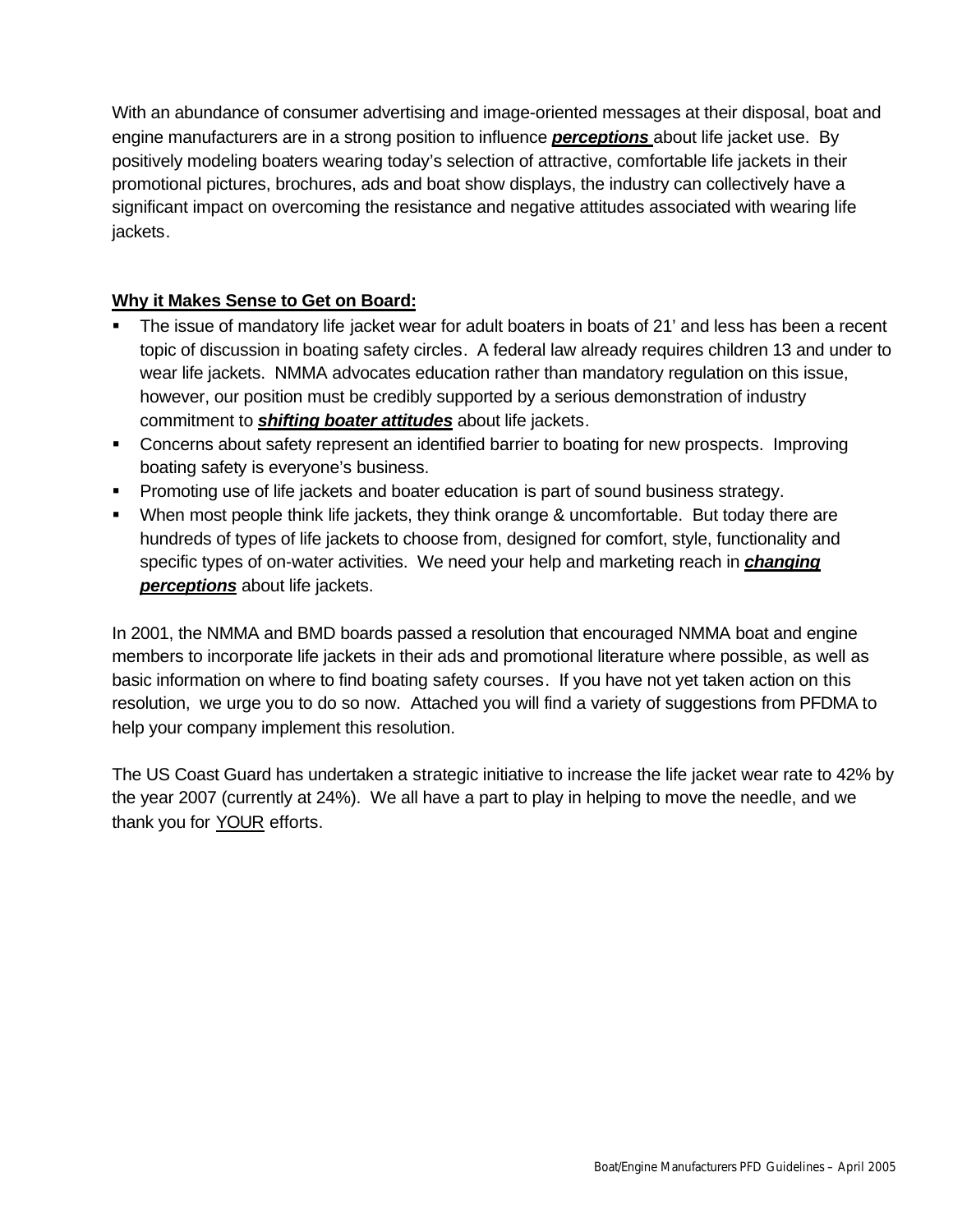



# Boat & Engine Manufacturer Recommendations to Promote Life Jacket Use, and Boater Education

# *ACTIONS YOUR COMPANY CAN UNDERTAKE TO HELP MAKE LIFE JACKETS AND BOATER EDUCATION AN ACCEPTED PART OF BOATING.*

*Note: The priority target audiences for life jacket wear are anglers, paddlers, personal watercraft enthusiasts, children, and smaller day cruisers. However, we encourage all boat and engine manufacturers to adopt as many of these guidelines as possible to help shift boater attitudes and create a broader acceptance of life jacket wear while above decks on any boat that is UNDER WAY.*

#### **Product Promotion**

**While underway**, picture the passengers on board your boats wearing life jackets in your ads, product literature, catalogs, videos, etc. Additionally anglers who are stationary fishing, or hunters who are stationary in their boats should be shown wearing life jackets.

- ß Showcase life jackets in a positive way in your marketing materials:
	- > Highlight trendy, comfortable life jacket styles suited to typical lifestyle activities aboard your boats (fishing, waterskiing, cruising, etc.)
	- > Show modern styles and colors
	- > Make sure life jackets are properly fitted and fastened (particularly on children). Unfastened, over-sized, uncomfortable life jackets send the wrong message.
- **Help build NMMA's library of photos and video footage with boaters wearing life jackets. Each year,** member manufacturers are invited to share current footage, CD images and still photos of their products for potential inclusion in advertising and promotional projects for the Discover Boating campaign, NMMA boat shows, and other consumer/event advertising (life jackets required). Footage is also used to produce B-roll for use in television videos produced for promoting boating to national media. Get extra mileage for your promotional images by submitting copies to NMMA's marketing department. Contact Kari Straley at 312.946.6204 or kstraley@nmma.org for details.

#### **Media Relations**

NMMA is also enlisting the boating media to help shift attitudes about life jacket wear. A common complaint from editors is that there are not enough "high quality" photos showing boaters wearing life jackets available for use in their magazines. You can help address this issue in the following ways: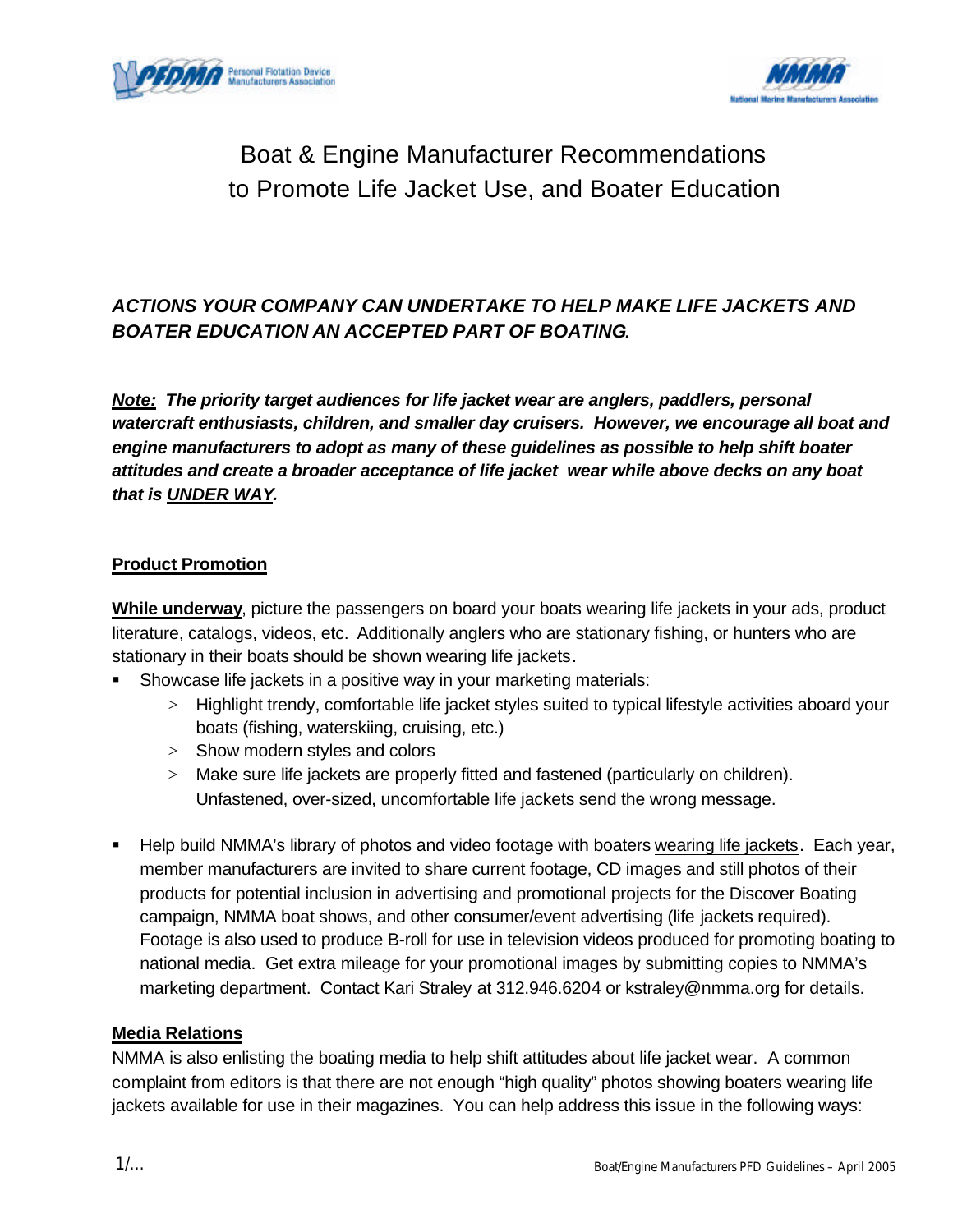# ß **Press Kits**

Make sure the new product photos you include in your press kits include shots with boaters wearing life jackets.

### ß **Boat Tests**

When boating journalists are testing and photographing your product, make sure everyone aboard is wearing attractive, trendy life jackets. The photos resulting from these product reviews are likely to be the ones that appear in the major boating magazines.

### **Advertising Agencies or In-house Marketing Team**

ß Implementing these promotional ideas requires cooperation from your in-house marketing teams or ad agencies, which may resist the idea of including life jackets in your product literature. Resistance because of concerns that life jackets interfere with the message of fun and freedom plays a part in perpetuating outdated attitudes about life jackets. Some of your creative team may need convincing that selling boats and fun is not inconsistent with safety.

#### Boating Safety Education**:**

Boating Safety is everyone's responsibility. Knowing the rules of boating is one of the best ways to avoid danger. Please also include a message in your promotional and marketing materials strongly urging the need for a boating education course. **SUGGESTED MESSAGE**: *Boat Smart from the Start! Take a boating education course, and get a vessel safety check for your boat. For more information, contact:*

*U.S. Coast Guard Auxiliary: Tel. 877-875-6296/800-368-5647 or www.cgaux.org U.S. Power Squadrons: Tel. 888-367-8777 or www.usps.org*

#### **Events**

# ß **Boat Shows**

NMMA boat shows attract close to 1 million consumers each year and represent an important venue for interfacing with consumers and creating impressions about current trends. Visibly including life jackets as part of your boat displays is a subtle way of reinforcing the message about life jackets as standard gear.

# ß **Boating & Angling Celebrities**

If you retain angling celebrities or other popular boating experts as seminar speakers and boat show guests, please ask them to wear a life jacket -- and if possible, to endorse wearing life jackets -- during their presentation. Respected boating celebrities provide excellent role models.

#### ß **Demos**

If your company offers demo days, make sure your boats are equipped with a selection of current life jackets (as opposed to the orange, "compliance" life jackets). This is an ideal opportunity to demonstrate that today's life jackets are attractive, functional and comfortable to wear for extended periods.